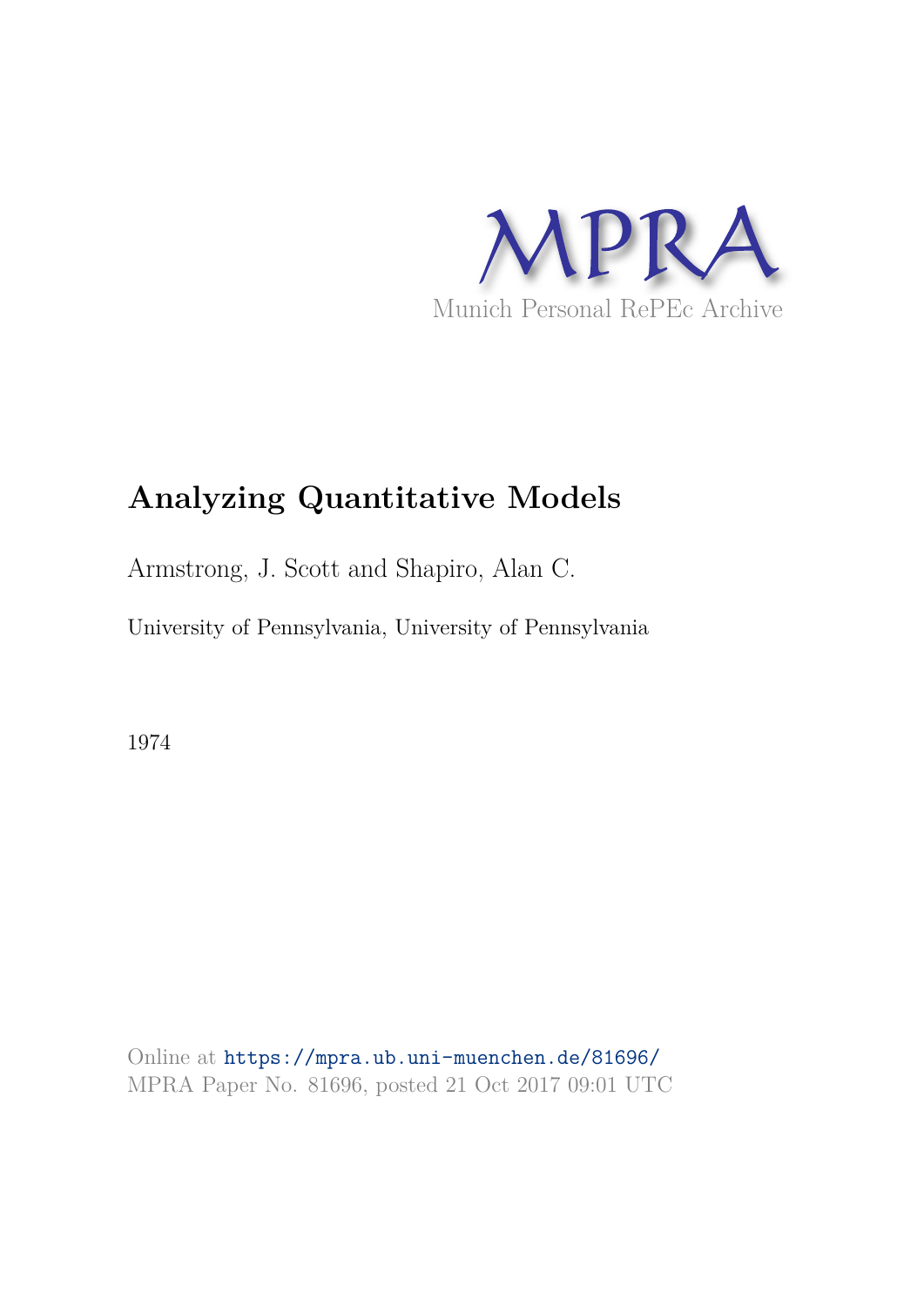

### **University of Pennsylvania ScholarlyCommons**

Marketing Papers Wharton School

April 1974

# Analyzing Quantitative Models

J. Scott Armstrong *University of Pennsylvania*, armstrong@wharton.upenn.edu

Alan C. Shapiro *University of Pennsylvania*

Follow this and additional works at: http://repository.upenn.edu/marketing\_papers

#### Recommended Citation

Armstrong, J. S., & Shapiro, A. C. (1974). Analyzing Quantitative Models. Retrieved from http://repository.upenn.edu/ marketing\_papers/96

Postprint version. Published in *Journal of Marketing*, Volume 38, Issue 2, April 1974, pages 61-66. Publisher URL: http://www.ama.org/pubs/jm/

This paper is posted at ScholarlyCommons. http://repository.upenn.edu/marketing\_papers/96 For more information, please contact libraryrepository@pobox.upenn.edu.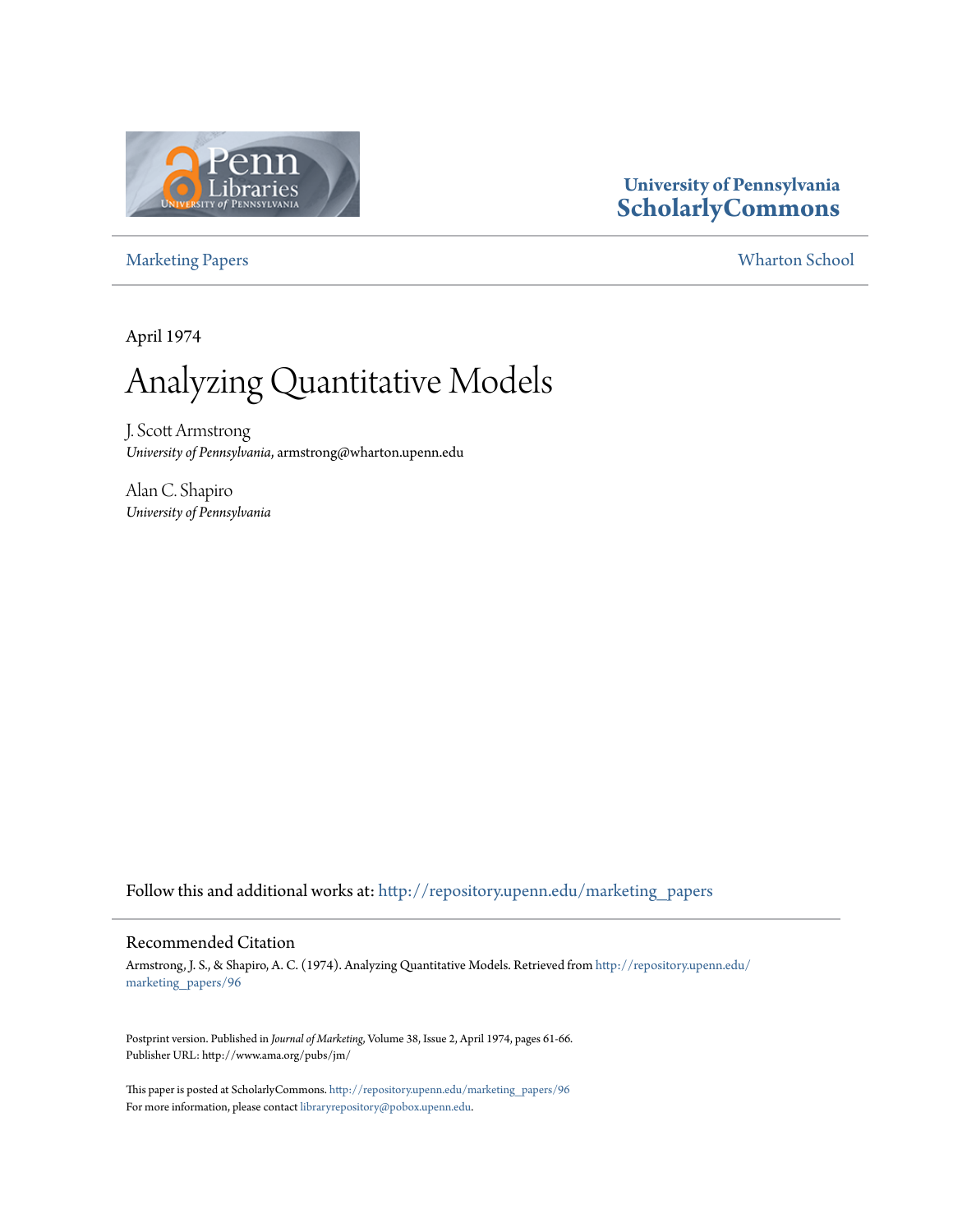## Analyzing Quantitative Models

#### **Abstract**

This article presents a framework for the evaluation of quantitative models. The framework is both simple and realistic and could be used profitably by most organizations. It incorporates not only internal accounting data but also the human elements of bias or antipathy toward the models on the part of company employees using them, which might tend to distort an internal assessment and even the capability of the model itself.

#### **Comments**

Postprint version. Published in *Journal of Marketing*, Volume 38, Issue 2, April 1974, pages 61-66. Publisher URL: http://www.ama.org/pubs/jm/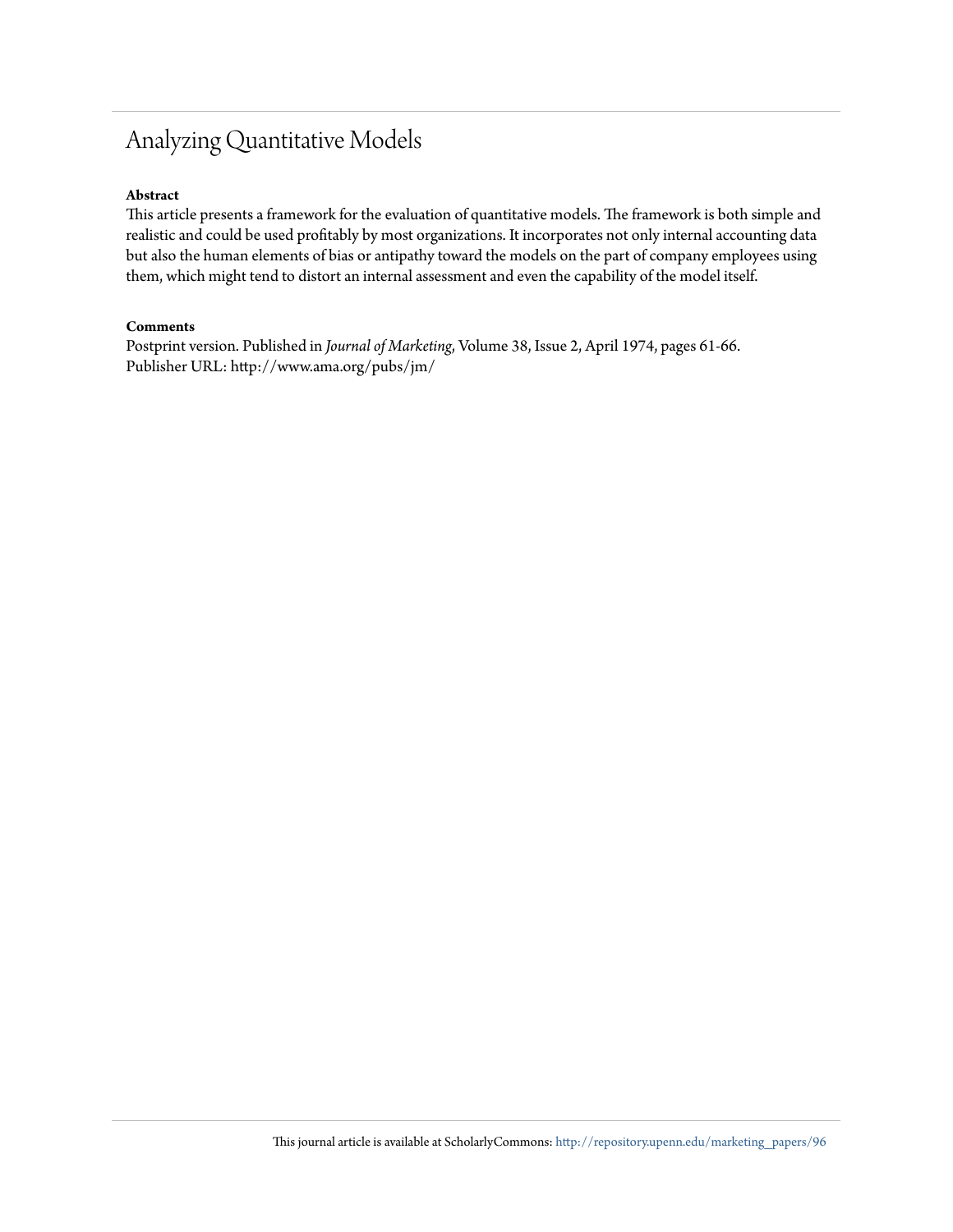#### **Analyzing Quantitative Models**

J. Scott Armstrong and Alan C. Shapiro

Reprinted with permission from *Journal of Marketing*, Vol. 38, No. 2, (1974), 61-66

How can a potential user distinguish between a quantitative model that may be of some real value and one that is not? The model builder rarely provides much help, since most are advocates of their own work and tend to lose their objectivity toward the model. Therefore, an independent evaluation is necessary to judge the true usefulness of the model.

This article presents a framework for the evaluation of quantitative models. The framework is both simple and realistic and could be used profitably by most organizations. It incorporates not only internal accounting data but also the human elements of bias or antipathy toward the models on the part of company employees using them, which might tend to distort an internal assessment and even the capability of the model itself.

The framework will be discussed in terms of its component concepts and their interrelationships. In the course of this discussion, illustration will be made of how this framework was used in an actual situation to evaluate a particular set of models, which will be referred to here as the FAITH models. The proponents of these models, which are currently being used by some of the largest corporations in the United States, claim they are useful for predicting the outcomes of various marketing strategies. For example, they may be used to predict market share when changes are made in prices, in product line, or in advertising. The authors do not wish to imply that the example they have selected is typical of all quantitative models. In fact, it was selected as an illustration because it contains a number of serious defects. The FAITH models use concepts from the physical sciences to deduce "fundamental laws of consumer behavior." Consumer behavior in a wide variety of situations can supposedly be predicted by first examining the pattern of brand switching among products to determine which products compete with one another. Given this description of the market, predictions may then be made by examining the relationship between the variable of interest (e.g., market share) and one or more key market variables (e.g., planned advertising expenditures by the firm). The models are very simple in terms of the data requirements; however, the nature of the relationships among the key variables tends to be very complex.

The authors conducted an evaluation of the FAITH models for a large beverageproducing company, which will be referred to here under the fictitious name National Beverage, Inc. It should be emphasized that these models are well known and that National Beverage is quite sophisticated in the application of quantitative marketing techniques. National Beverage had been subscribing to the FAITH models for almost six years but had actually made only modest use of them up to the time that this study was undertaken. Their six years of "evaluation" led top management to a very favorable opinion of the FAITH models. However, this evaluation was not carried out in a systematic way (there was no master plan for the evaluation); it was incomplete (certain key aspects had not been examined); and it was not done in an explicit way ("We didn't write up any reports on this"). The framework discussed in this article is designed to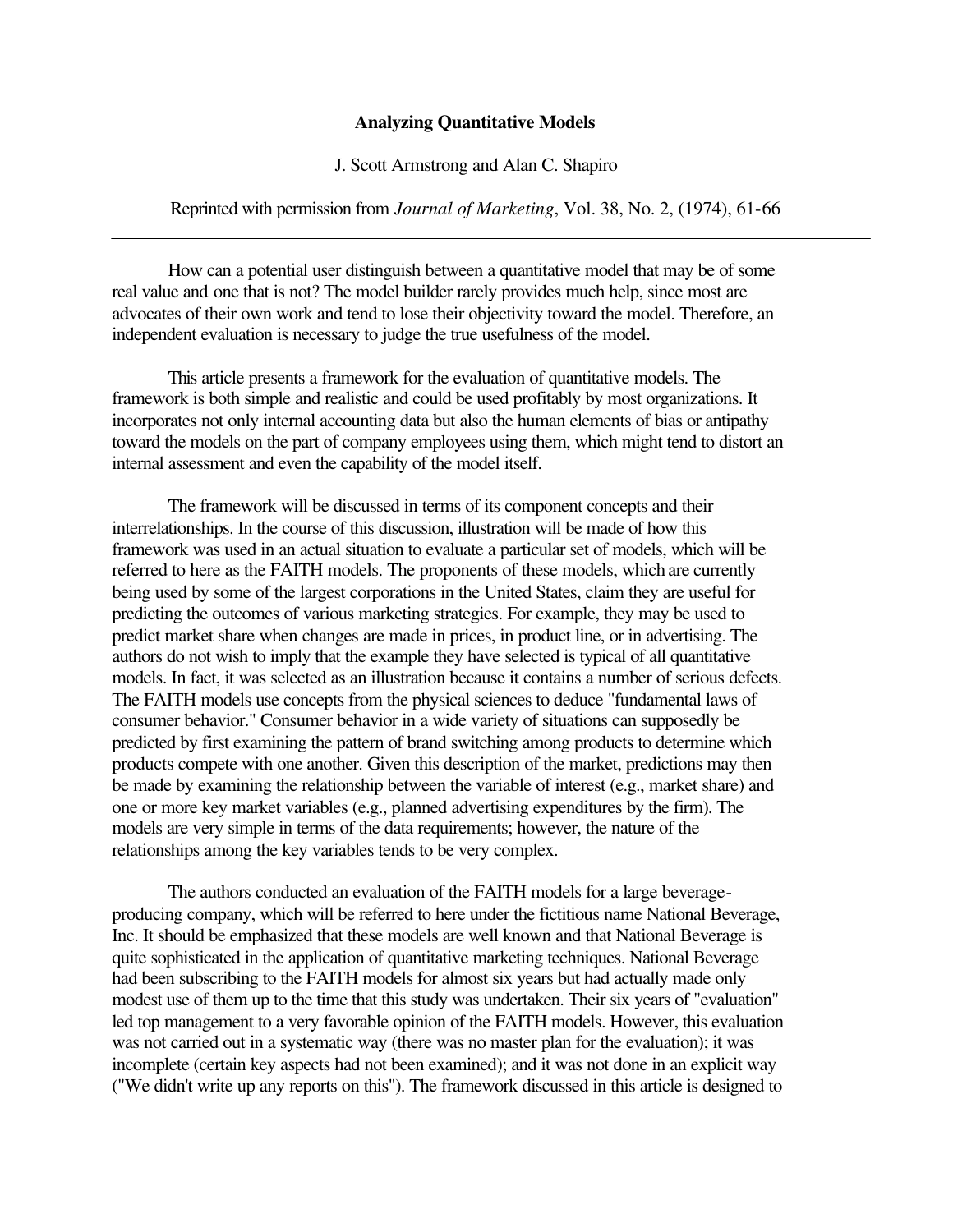provide a systematic, comprehensive, and explicit evaluation. The conclusion yielded by the use of this framework contrasted sharply with that yielded by the previous evaluation.

#### **A Framework for Evaluation**

The usefulness of a quantitative model depends on both "acceptability" and "quality." Acceptability refers to approval by those in the organization who would actually use the model, while quality refers to the ability to provide better predictions or decisions. A model must score well on both characteristics if it is to be judged useful. A high-quality model that is not accepted is of no value. Usually, some trade-offs must be made between quality and acceptability.

For all practical purposes, quality and acceptability must be viewed in relative terms. That is, these concepts can only be examined by a comparison of alternative models. A model is said to be "good" if it is better than alternative models. Among the alternative models would certainly be included the way in which these predictions or decisions are currently being made. In most cases, the current method is based entirely upon the judgment of a manager. Woolsey, for example, examined four applications of complex computer models and claimed that they were inferior to the decisions currently being made subjectively. In one case, for example, two "little old ladies" did far better than a complex and expensive computer model.<sup>1</sup>

Quality and acceptability are characteristics that may depend not only upon the model but also upon the situation. The fact that the model worked for one company does not necessarily mean that it will also work for National Beverage. This is yet another reason why the potential user should carry out his own examination of the model.

Finally, it is important that the evaluation of both quality and acceptability be carried out by an unbiased evaluator. The potential user is generally unbiased prior to the purchase of a given. Once someone in the organization has become committed to the model (as happened in National Beverage's use of FAITH), internal objectivity is difficult. It is also important, in this case, to avoid the use of an outside evaluator who has a competitive model to promote. These concepts of acceptability and quality are examined in greater detail below.

#### **Evaluating Acceptability**

One must consider both whether the model will be used and, if used, how it will be used. High quality solutions are often misused and may create other problems (e.g., make the organization more resistant to the introduction of further changes). On the other hand, lowquality solutions are often high in acceptability.

 $\overline{a}$ 

<sup>1</sup> R. E. D. Woolsey, "A Candle to Saint Jude, or Four Real World Applications of Integer Programming*," Interfaces*, Vol. 2 (February 1972), pp. 20-27.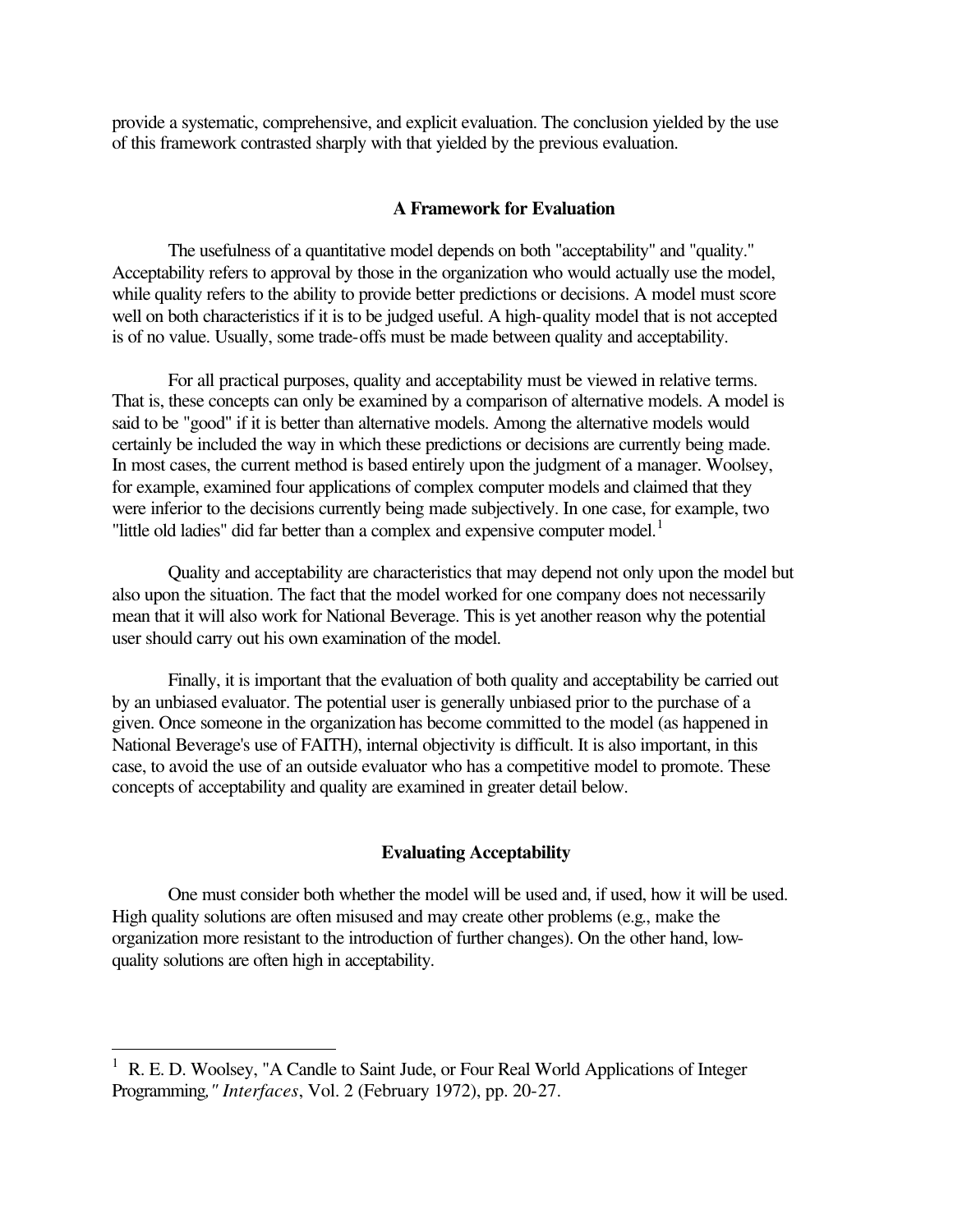In the framework presented here, the authors propose that the evaluation of acceptability be carried out by judging the model through the eyes of the user. In particular, the following should be examined:

- 1. Perceived quality that is, the user's perception of the value of the model to the organization
- 2. Perceived personal value that is, the user's perception of the benefits (or costs) of the model to his own career.

Interviews or questionnaires offer the most direct way to assess user perceptions. In some cases, however, there may also be indirect or "unobtrusive" measures. In evaluating the acceptability of the FAITH models, a series of group and individual interviews was conducted. Members of the user group were sampled in an attempt to include all levels within the marketing division, as well as related staff groups. Two interviewers sat in on each interview and each took notes separately so that the reliability of this information could be maximized. During the interviews, interviewers were careful to avoid evaluating what was said, since this might have biased the replies. The highlights of this effort are summarized below.

#### **Perceived Quality of the FAITH Models**

A substantial number of users did not have confidence in the assumptions of the FAITH models. Numerous comments were made along the lines of, "They make a lot of assumptions open to question." It is interesting to note that the advocates of FAITH ask people to "suspend belief" when they first explain the assumptions.

The company was unable to locate a single user who claimed to have an adequate understanding of how FAITH worked! Typical comments were: "No one can explain FAITH to me." "There's an inability to communicate." "I don't know how FAITH works."

Perceptions as to how well the FAITH models predicted were mixed. The top two levels in National Beverage felt that FAITH provided better predictions than those being made by the product managers. The middle and lower levels felt just the opposite—partially, it would seem, because they had confidence in their own judgment. Comments by these latter managers included: "FAITH can't be wrong; if their estimates are off they [FAITH advocates] claim it's because the input data were not right."

#### **Perceived Personal Value to Users of FAITH**

On the question of personal value, there was again a split in opinion by organizational level. The higher levels felt that the FAITH models would be of value to them and would give a greater sense of control over decision-making. On the other hand, the middle and lower levels felt that this was another attempt by higher management to reduce the influence of the lower levels on decision making.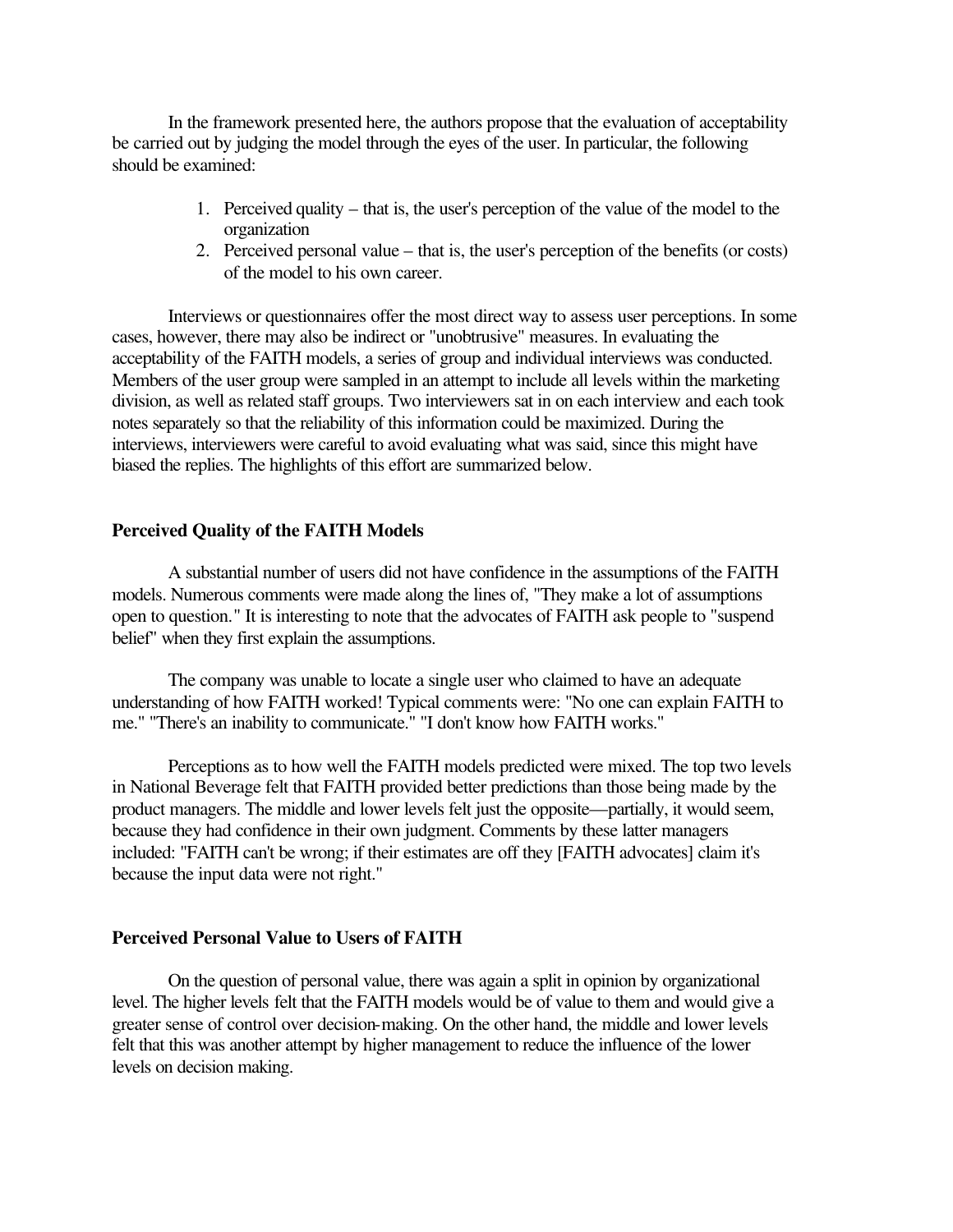The low level of acceptability of FAITH also showed up in other ways. For example, when the middle and lower levels of management of National Beverage met for an all-day planning session, not a single reference was made to FAITH; yet FAITH was then regarded by top management as the foremost quantitative planning model in the company.

Because marketing managers had been told by top management to use the FAITH models, another problem arose. Middle and lower level managers said that it was common to change the inputs to the FAITH model until they found a result that agreed with their own decision. This version was then presented to top management. In other words, these managers were misusing the models.

#### **Evaluating Quality**

The evaluation of quality calls for an examination of four key stages as illustrated in Figure 1. The first stage relates the "real world" to the assumptions of the model: Are the assumptions reasonable and comprehensive? The second stage relates the model's assumptions to the final form of the model. Does the model follow logically from the assumptions? Is it possible for a mathematician to derive the same model given the initial assumptions? The third stage relates the model and its outputs: Given the same input data, can the outputs be replicated? And the fourth stage relates the outputs to the real world: Do the benefits of the model (e.g., better predictions, better assessments of risk, or better decision making) justify the costs of the model? Each of these stages is examined in detail below, again with an illustration of how they were used in evaluating the FAITH models.



Figure 1. Four key stages for evaluating the quality of a quantitative model.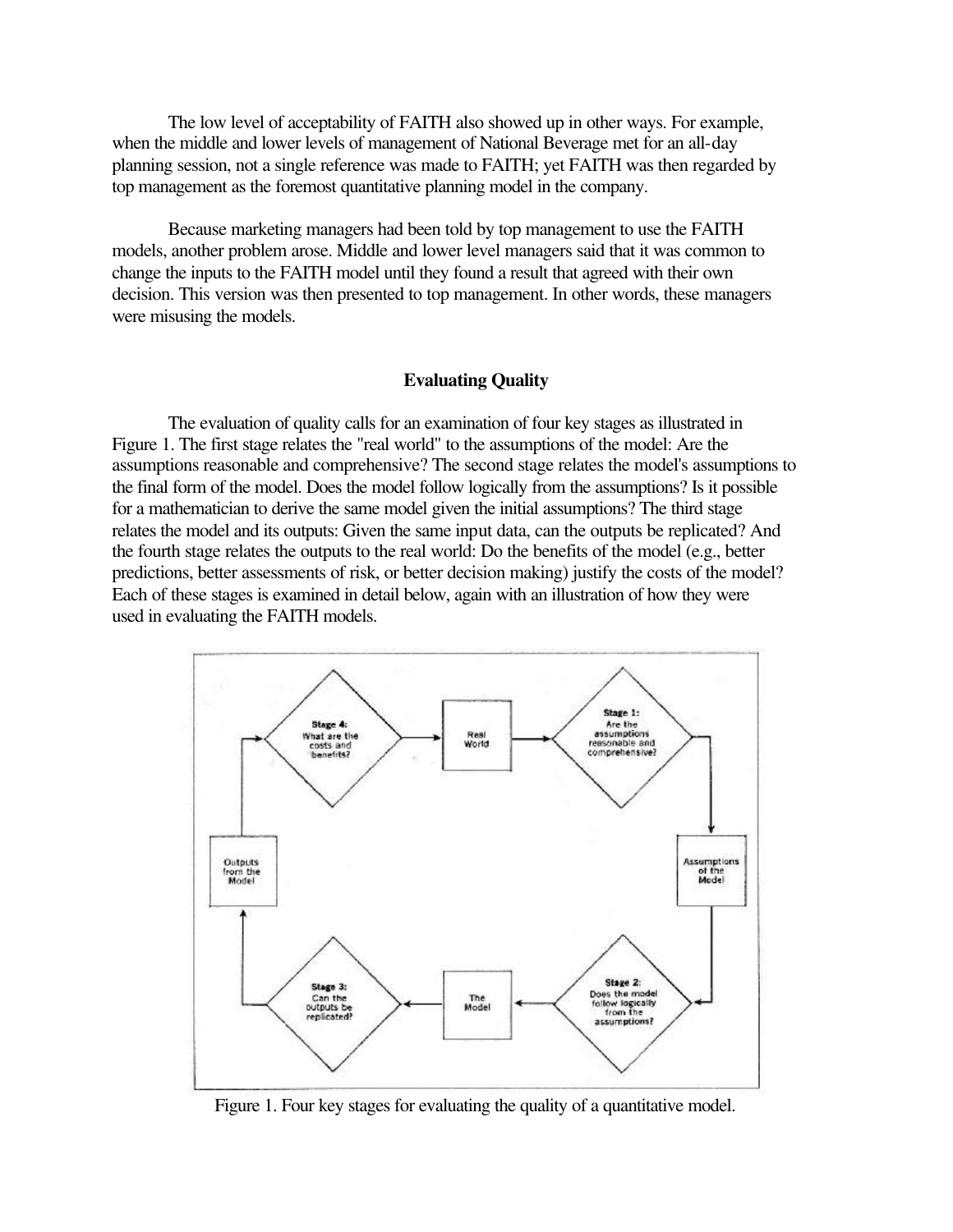#### **Stage 1: Relationship of the Real World to the Assumptions**

The first step in the assessment of the assumptions is to review written documents in order to develop an explicit listing of the key assumptions. This list may be checked by conducting interviews with the advocates of the model. The assumptions are then tested for reasonableness against: (1) empirical evidence, (2) judgments of managers, and (3) assessments by the evaluator. Admittedly, this procedure is rather crude; however, the objective at this stage is merely to identify "highly unreasonable" assumptions.

In the case of the FAITH models, the advocates —a corporate staff group from-National Beverage and members of the FAITH Corporation— were unable to provide any empirical evidence relating to the reasonableness of the assumptions. (These assumptions were based on their mathematical theory of consumer behavior known as "FAITH Dynamics.") Their appeal was strictly one of face validity—that is, the assumptions seem reasonable. There was evidence, however, that the assumptions were unreasonable. For example, one assumption stated that when the market was stable, the switching between any two specific brands was equal in both directions; that is, the number of customers switching from Brand A to Brand B is the same as the number switching from Brand B to Brand A in a given period of time. Published empirical evidence suggested that this was not a reasonable assumption.<sup>2</sup> According to National Beverage's product managers,' the "independence assumption" was also unreasonable. This stated that the brand of beverage purchased by a consumer was unrelated to the brand previously purchased by that consumer. Finally, the implied assumption of low measurement error was unreasonable. This assumption arises since each FAITH model requires data from only a single point in time rather than using a series of observations over time. However, measures of market share, of prices, or of advertising are widely recognized as being subject to large components of error. Thus, the FAITH predictions would be highly sensitive to the specific time period used.

To test the assumption of low measurement error, FAITH predictions were examined for one: of National Beverage's products, referred to here as Brand C. Predictions for each of fifteen time periods were compared with actual data when different starting points were selected. Thus, when period 1 was used to obtain estimates for the FAITH model, the mean absolute percentage error (MAPE)<sup>3</sup> for periods 2 through 16 was 4.9%. When period 3 was used for estimation, the MAPE for the remaining fifteen periods (that is, periods 1, 2, and 4 through 16) was 2.7%. In all, six different starting points were examined, and it was found that the MAPE varied from 2.7% in

<sup>3</sup> Mean Absolute Percentage Error is calculated from:

n ActualMarket Share  $\sum_{n=1}^{n}$  Actual Market Share – Predicted Market Share  $MAPE = \frac{\sum_{i=1}^{n}}{E}$ 

 2 See, for example, Donald G. Morrison, "Testing Brand: Switching Models," *Journal of Marketing Research*, Vol. 3 (November 1966), pp. 401-409.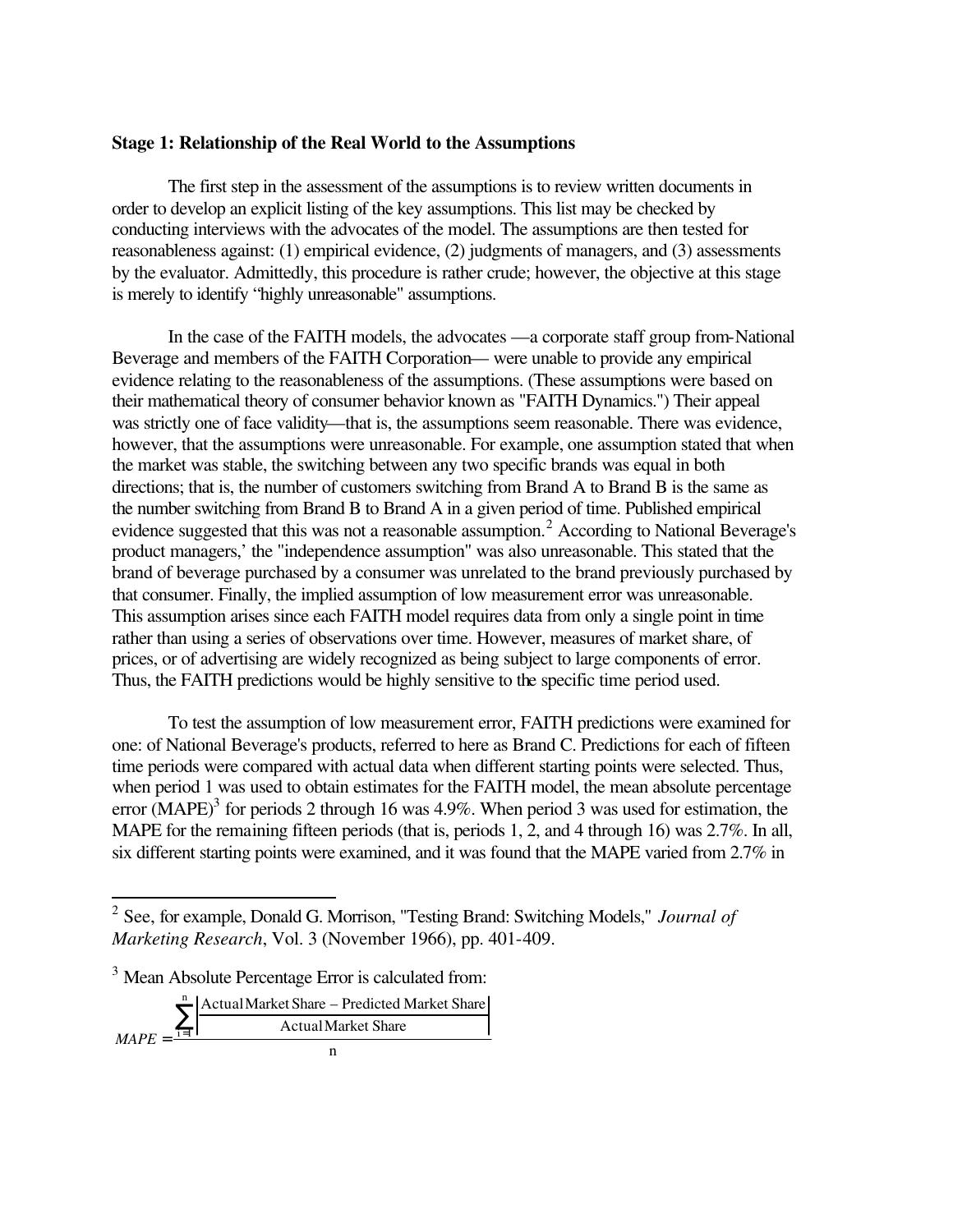the best case to 12.7% in the worst case. Since the time period being predicted was held relatively constant, the results were not consistent with an assumption of low measurement error.

Overall, then, the assumptions behind the FAITH models raised serious questions.

#### **Stage 2: Relationship of the Assumptions to the Model**

Stage 2 involves an examination of the logical structure of the model. This calls for a systematic check of the mathematics used to go from the basic assumptions to the final form of the model. This stage sometimes requires a good mathematician, especially where the model is complex.

Stage 2 should expose any implicit assumptions underlying the model. Sophisticated techniques such as mathematical programming and: simulation often tend to obscure the assumptions which underlie their use. Indeed, the mystique which surrounds the complex solution may serve to give it credibility beyond that which it rightly deserves.

The analysis of the logical structure of FAITH models turned out to be very time consuming, due both to some unnecessary complexities and to the poor documentation of the model. The conclusion reached here was the same as that reached independently by other researchers who had examined the FAITH models. There did not appear to be any mathematical inconsistencies in the models.

#### **Stage 3: Relationship of the Model: to the Outputs**

Stage 3 is merely a routine auditing step. Given the model and the data, is it possible to replicate the output? One takes a sample of the data used and enters it into the model that the advocates claim to have used. The procedure is analogous to the financial audit.

The advocates of FAITH provided copies of the model and the actual data that were used in predicting market share for fifteen periods for Brand C. It turned out that it was not possible to obtain the same predictions that FAITH advocates claimed to have gotten. In twelve of the fifteen periods, the predictions reportedly obtained by the FAITH advocates were more accurate than those actually generated using their data and their model. Overall, the average error obtained in this replication was twice that which the FAITH advocates had claimed in this situation, and the difference was statistically significant (at the .01 level). National Beverage was unable to find any explanation for this discrepancy.

#### **Stage 4 Relationship between the Real World and the Outputs**

Stage 4 is concerned with the value of the model's outputs as compared with the outputs of other models. This stage of analysis is generally the most important one for assessing the quality of a model.

It is recommended that Stage 4 not be attacked directly; rather, it should be broken into parts using a cost-benefit framework. An outline of one possible approach is provided below.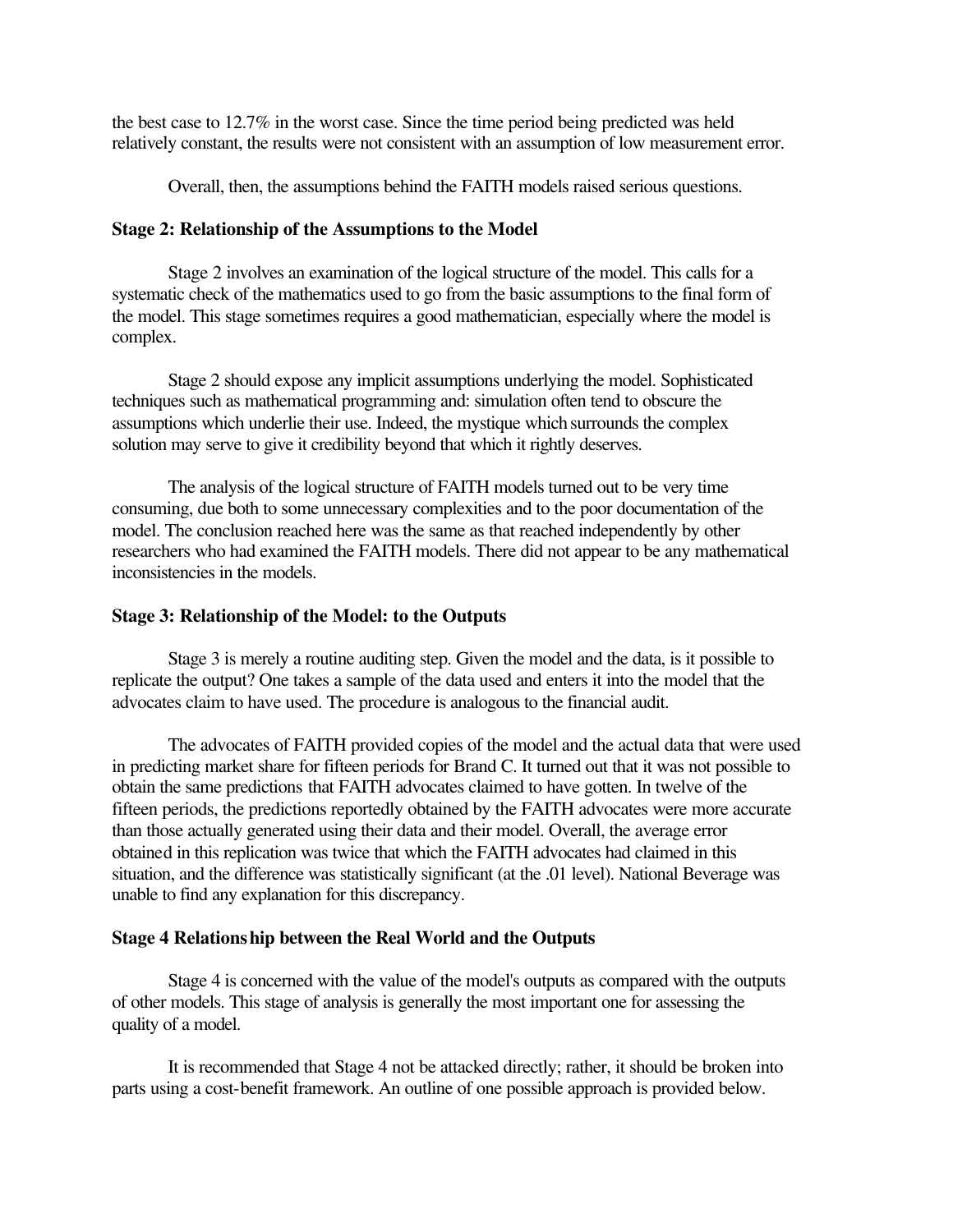*Costs* 

Initial development (dollars and time) Maintenance (dollars and time) User (ease in understanding, time to get results, need for expert assistance) *Benefits*  Predictive accuracy Ability to assess uncertainty Identification of improved policies Learning (the model improves as experience is gained) Ability to assess effects of alternative policies Adaptability (can adapt as the environment changes)

These areas should help to provide for a more complete assessment of costs and benefits.

The assessment of costs is usually straightforward, other than the fact that costs are typically underestimated. The assessment of benefits is much more complex. Evaluators of the model should attempt to gain information on each area of benefits. In the final analysis, however, much will depend on the evaluators' subjective assessments. Furthermore, it is necessary for the evaluators to place some relative weights upon the various types of benefits.

There are many ways in which to obtain information on each of the costs and benefits. The method used in the FAITH evaluation is again presented for illustration.

The costs of the FAITH model were about \$100,000 per year. This included roughly \$60,000 of payments to the FAITH Corporation plus some time and expenditure by National Beverage personnel. These costs were relatively constant from year to year inasmuch as there was a continuing need for expert assistance from the FAITH Corporation.

On the benefit side, it was noted that there was no provision for the assessment of uncertainty; that is, the FAITH models provided only a single number as the forecast rather than a range of numbers. In other areas, the FAITH advocates claimed that their models were useful in obtaining more accurate forecasts, in identifying improved policies, in learning, in the ability to assess alternative policies, and in adaptability. Unfortunately, no empirical tests had been made of these claims. Since National Beverage was especially interested in improving the company's ability to predict, most attention was directed to this area.

The predictive ability of the FAITH models was tested three ways. First, their performance was examined in extreme situations to determine whether the outputs seemed reasonable; second, the FAITH models were compared with alternative reasonable models; and third, they were compared with the current subjective processes used in this firm.

Tests of outputs in extreme situations are useful in determining whether a model is able to predict over a wide range of situations. This test of the FAITH models revealed that they did not provide reasonable predictions in extreme situations. For example, to select the best level of advertising, the FAITH model merely multiplies the following variables: the industry volume in units, the unit margin for the brand, the brand's market share, the competition's market share, and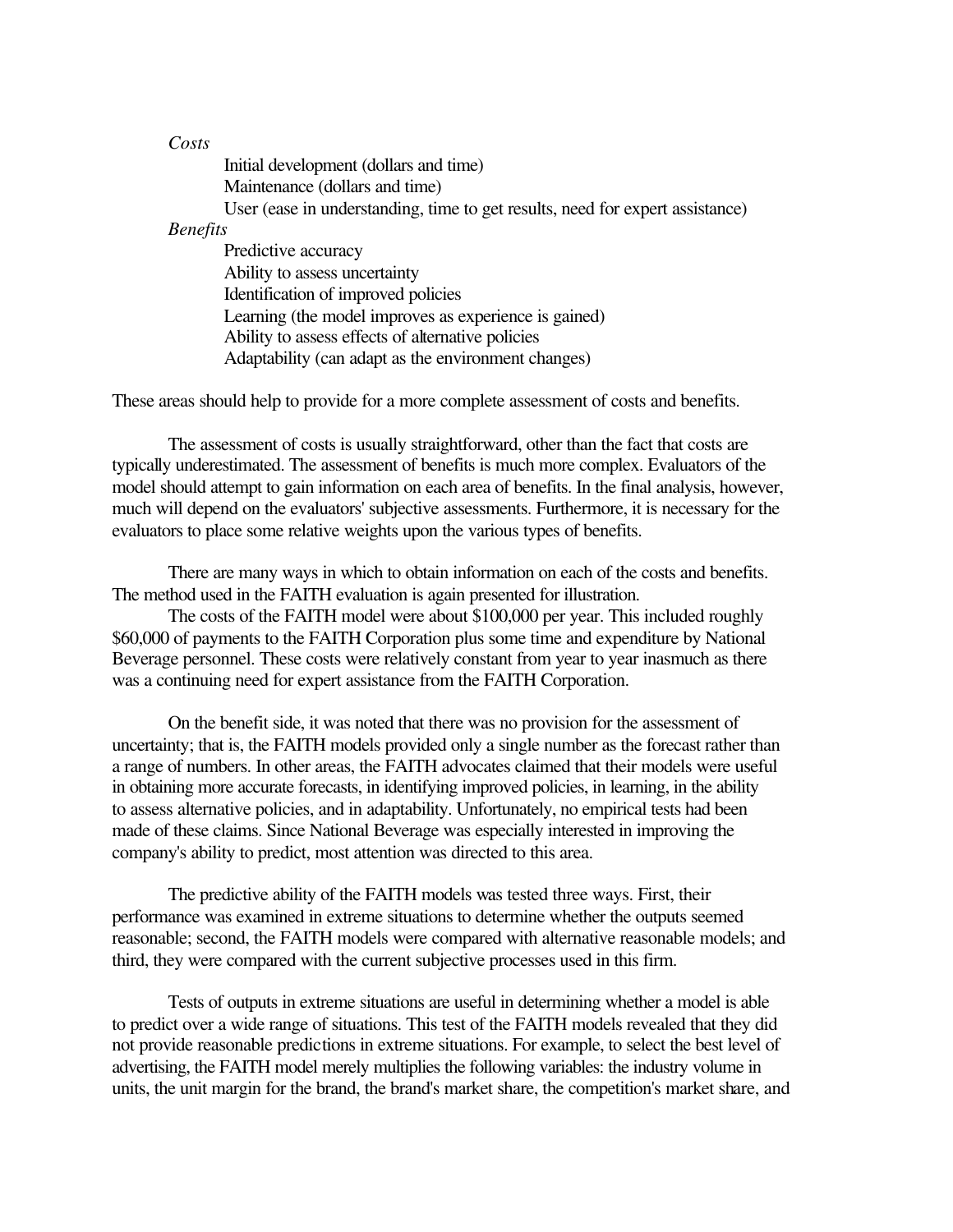a measure of the amount of brand switching taking place. If this approach were accepted as correct, then the following implications should also be true:

- 1. Monopolies should not advertise.
- 2. The level of the firm's advertising should increase in direct proportion to the number of units sold in the industry. Thus, if the industry sold twice as much of this type of beverage, National Beverage should spend twice as much on advertising.

These implications from the FAITH model did not appear to be very reasonable. It was concluded, then, that FAITH was not relevant for large changes in the market.

The next step was to determine whether alternative reasonable models might be superior. In particular, an attempt was made to develop a simpler and cheaper model for obtaining equivalent predictions. One relatively easy way to do this is to take the predictions from a given model and fit them against the input data by using regression analysis. In other words, a model of the model is developed. Note that no actual data are needed in this step. This regression of FAITH predictions against the specified levels for advertising produced a "SON-OF-FAITH" model. The simplicity of this model is illustrated below for advertising:

#### $S = 20.7 + 0.6A$ where S = market share (percent) as predicted by the FAITH model A= dollars of advertising (divided by 1,000,000)

|                                           | <b>Ratings of FAITH</b><br>As Compared With: |                     |
|-------------------------------------------|----------------------------------------------|---------------------|
|                                           | Management Judgment                          | Simple Linear Model |
| Acceptability                             |                                              |                     |
| User perception of quality                | Poor                                         | <b>Unknown</b>      |
| User perception of personal value         | Poor                                         | Unknown             |
| Quality                                   |                                              |                     |
| Stage 1: Reasonable assumptions           | Poor                                         | About same          |
| Stage 2: Logical structure                | Good                                         | About same          |
| Stage 3: Audit of outputs                 | <b>Unknown</b>                               | Poor                |
| Stage 4: Cost-benefit analysis of outputs | Unknown                                      | Poor                |

Table 1 Evaluation Of Faith Models In The National Beverage Company

Predictions from this simple linear model were extremely close to those from the FATTH model. This model explained 98% of the variance in the FAITH predictions. When the FAITH and SON-OF-FAITH predictions were graphed, the differences were so small that the two lines were almost superimposed on one another.

Since the SON-OF-FAITH model required a model to initially start with the FAITH predictions, it was then important to examine a model that was derived from actual data. A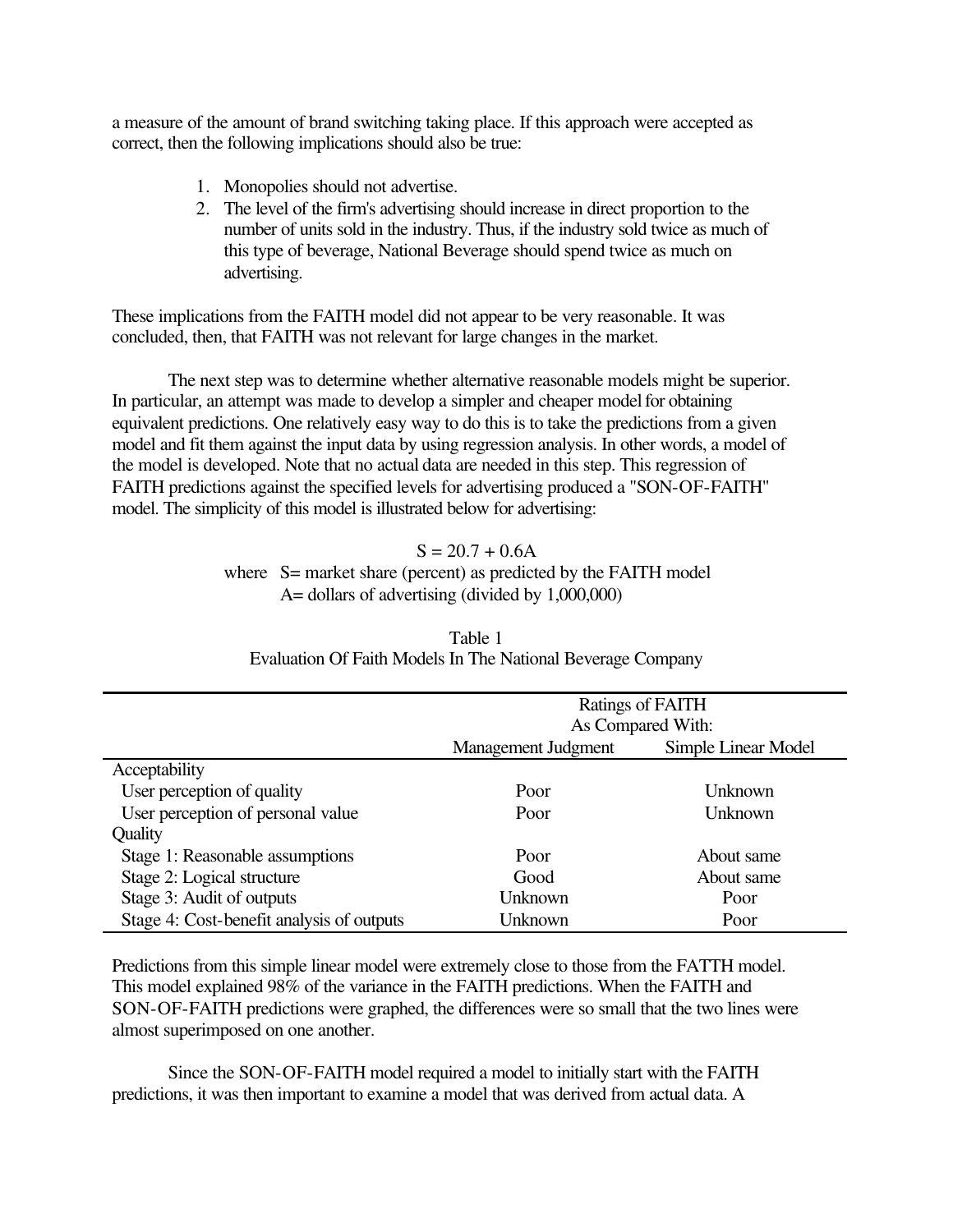model similar to that shown above for advertising was developed to predict market share based on information about Brand C prices. This was obtained from a simple regression model using the first four periods of actual data on Brand C. Predictions were then made for periods 5 through 16, and these were compared with the actual market shares. The mean absolute percentage error (MAPE) of these predictions was 2.7%. For comparison, the FAITH model was calibrated using period 4, and the MAPE for periods 5 through 16 was found to be 3.0%. The superiority of the regression model was not statistically significant, but the model did provide predictions that were as accurate as those provided by the more expensive and more complex FAITH model. (This conclusion held up when different starting points were used for the Brand C data.)

Finally, there was no documentation in National Beverage for a single case where the FAITH models had led to better predictions than those obtained from product managers. No attempt had been made to obtain such a comparison in the six years of testing carried out by the company. Furthermore, the advocates of FAITH seemed to regard such a test as irrelevant.

#### **Conclusions**

Once the four stages of the analysis are completed, it is necessary to consider their net effect. At this point it is suggested that an explicit summary be prepared. This summary would compare the proposed model with its various competitors.

Such a summary is illustrated again by reference to the FAITH models. Table 1 shows the key dimensions outlined in the discussion of the framework for evaluation. A simple scale ranging from "poor" to "about the same" to "good" was used to compare the FAITH models with their major competitors—management judgment and the simple linear model. For example, the FAITH models were rated as poor on stage 1 in comparison with management judgment. Overall, the summary indicates that the FAITH models are clearly inferior to the simple linear model and are apparently inferior to management judgment.

It is rare for any one model to completely dominate another model on all the criteria. In the more typical case, where different models are judged to be superior on different criteria, the manager must decide on the relative importance of the various stages of analysis. The authors would suggest that the most important of the criteria is the cost-benefit analysis of the outputs. Beyond this, however, they have no simple solutions.

#### **Summary**

The potential user of a model should not depend entirely upon the model's advocates for an assessment of the model. Rather, he should carry out his own analysis. This article has presented a framework to guide such an analysis. This framework, which is summarized in Table 1, helps to provide a systematic, comprehensive, and explicit evaluation of a model. The framework may be used for the analysis of any quantitative model.